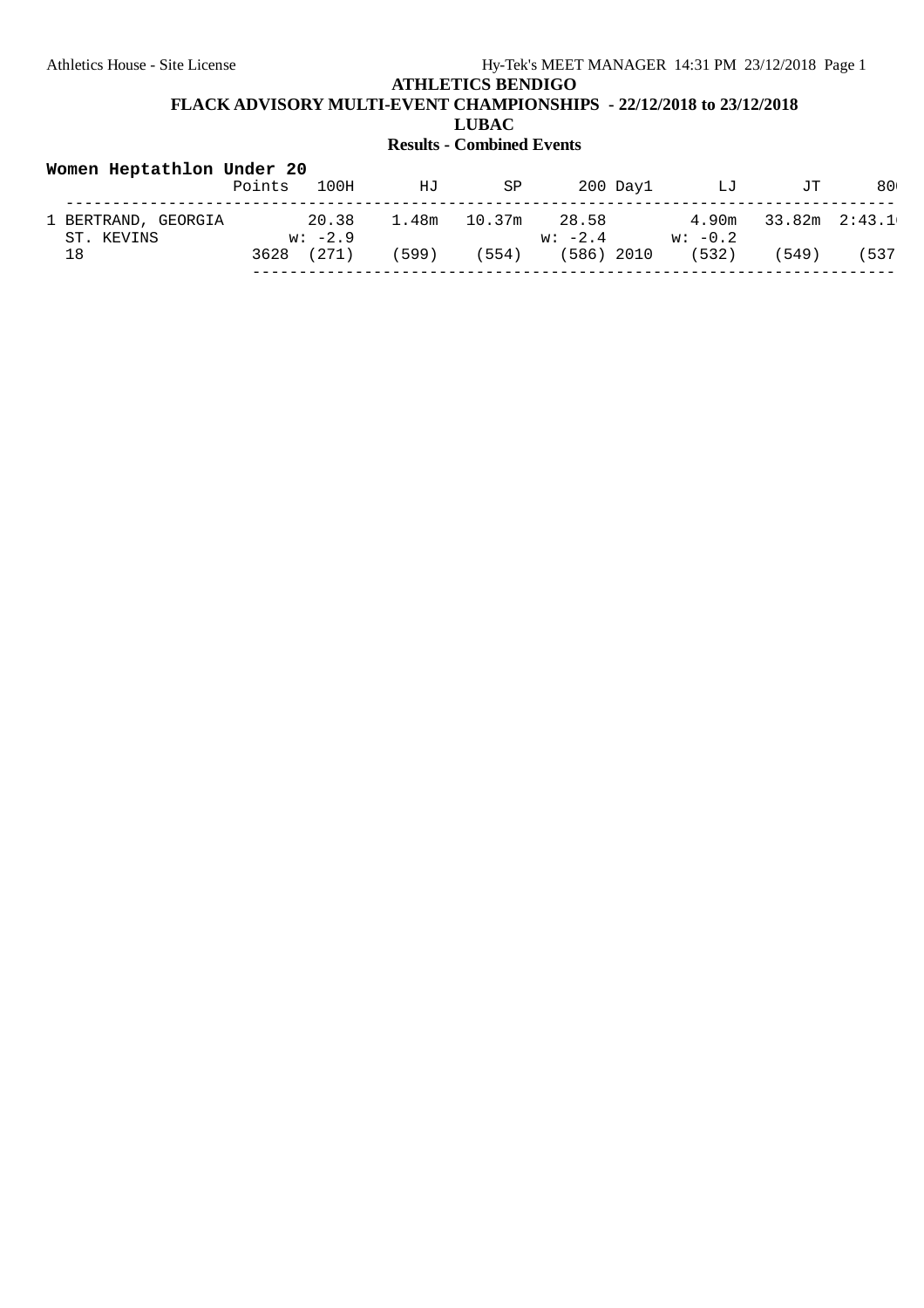# **ATHLETICS BENDIGO FLACK ADVISORY MULTI-EVENT CHAMPIONSHIPS - 22/12/2018 to 23/12/2018 LUBAC**

# **Results - Combined Events**

#### **Women Pentathlon Under 14**

|                                        | Points | 80H                | HJ    | 200                      | <b>SP</b> | 800               |
|----------------------------------------|--------|--------------------|-------|--------------------------|-----------|-------------------|
| 1 GALL, HARRIET<br>BENDIGO HARRIERS    |        | 17.06<br>$w: -1.5$ |       | 1.51m 32.66<br>w: -2.6   |           | $5.83m$ $3:09.25$ |
| 12                                     | 1717   | (228)              | (632) | (312)                    | (261)     | (284)             |
| 2 SOUTHERN, SCARLETT<br>SOUTH BENDIGO  |        | 17.77<br>$w: -1.5$ |       | 1.18m 31.87<br>$w: -2.6$ |           | 5.75m 2:48.88     |
| 11                                     | 1554   | (172)              | (293) | (359)                    | (255)     | (475)             |
| 3 SOUTHERN, MACKENZIE<br>SOUTH BENDIGO |        | 20.35<br>$w: -1.5$ |       | $1.12m$ 35.79<br>w: -2.6 | 5.32m     | 3:36.19           |
| 13                                     | 756    | (30)               | (239) | (156)                    | (228)     | (103)             |
|                                        |        |                    |       |                          |           |                   |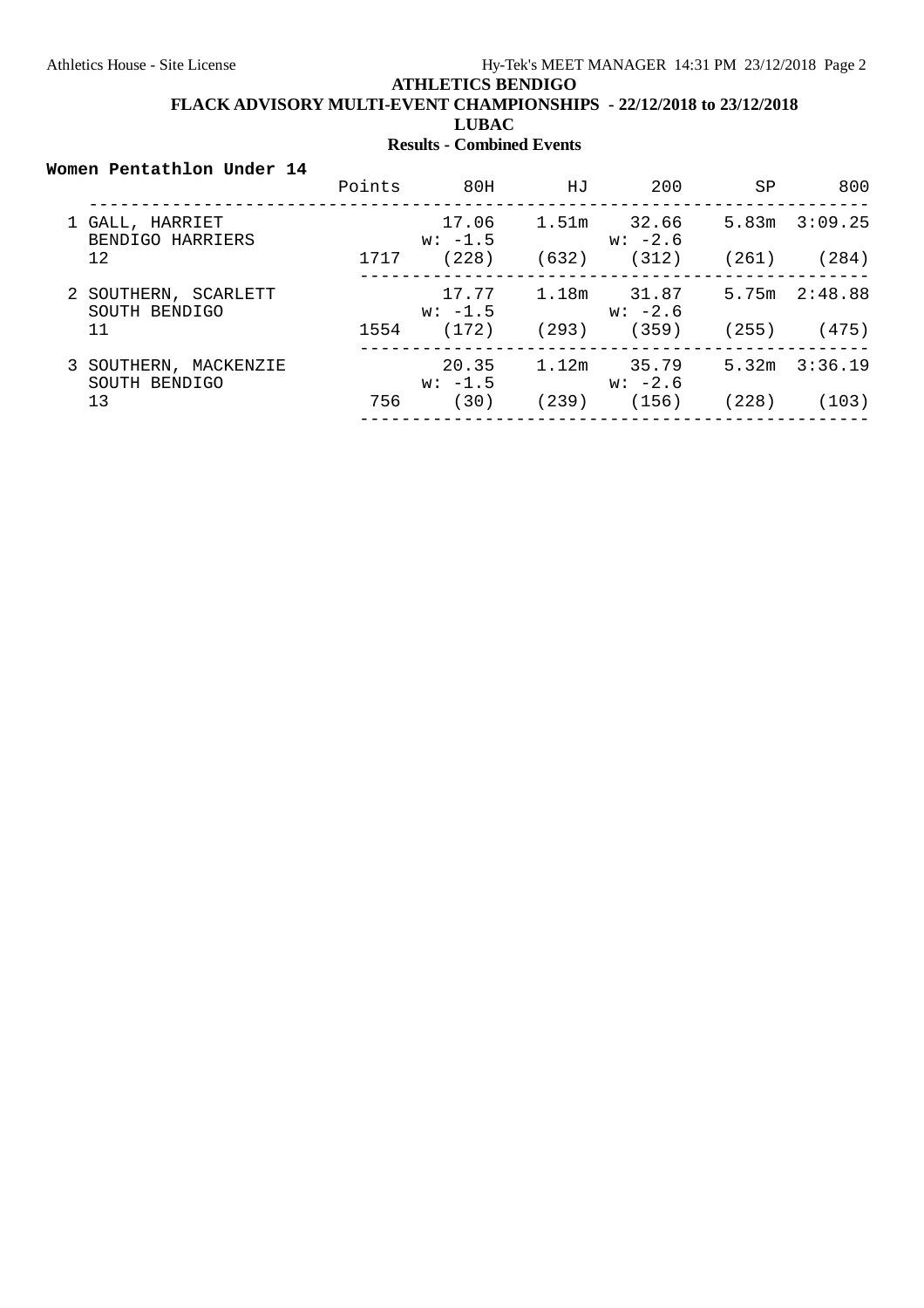# **FLACK ADVISORY MULTI-EVENT CHAMPIONSHIPS - 22/12/2018 to 23/12/2018**

**LUBAC**

| Women Heptathlon Masters 45-49   | Points<br>80H      | ΗJ    | SP    | $200$ Day $1$      | LJ                 | JТ     | 80     |
|----------------------------------|--------------------|-------|-------|--------------------|--------------------|--------|--------|
| 1 HAINES, TRUDY<br>SOUTH BENDIGO | 21.18<br>$w: -1.0$ | 1.33m | 7.90m | 35.70<br>$w: -2.4$ | 3.76m<br>$w: -1.0$ | 18.42m | 3:32.1 |
| 48                               | (95)<br>2602       | (666) | 492)  | (347)<br>1600      | (408)              | (344)  | 250)   |
| 2 PHILLIPS, TONI<br>EAGLEHAWK    | 16.24<br>$w: -1.0$ | 1.06m | 7.18m | DNF                | 1.26m<br>$w: -2.3$ | 14.34m | DN     |
| 46                               | (517)<br>1543      | 340)  | 436)  | 1293<br>(0)        | ( 0 '              | 250)   | (0)    |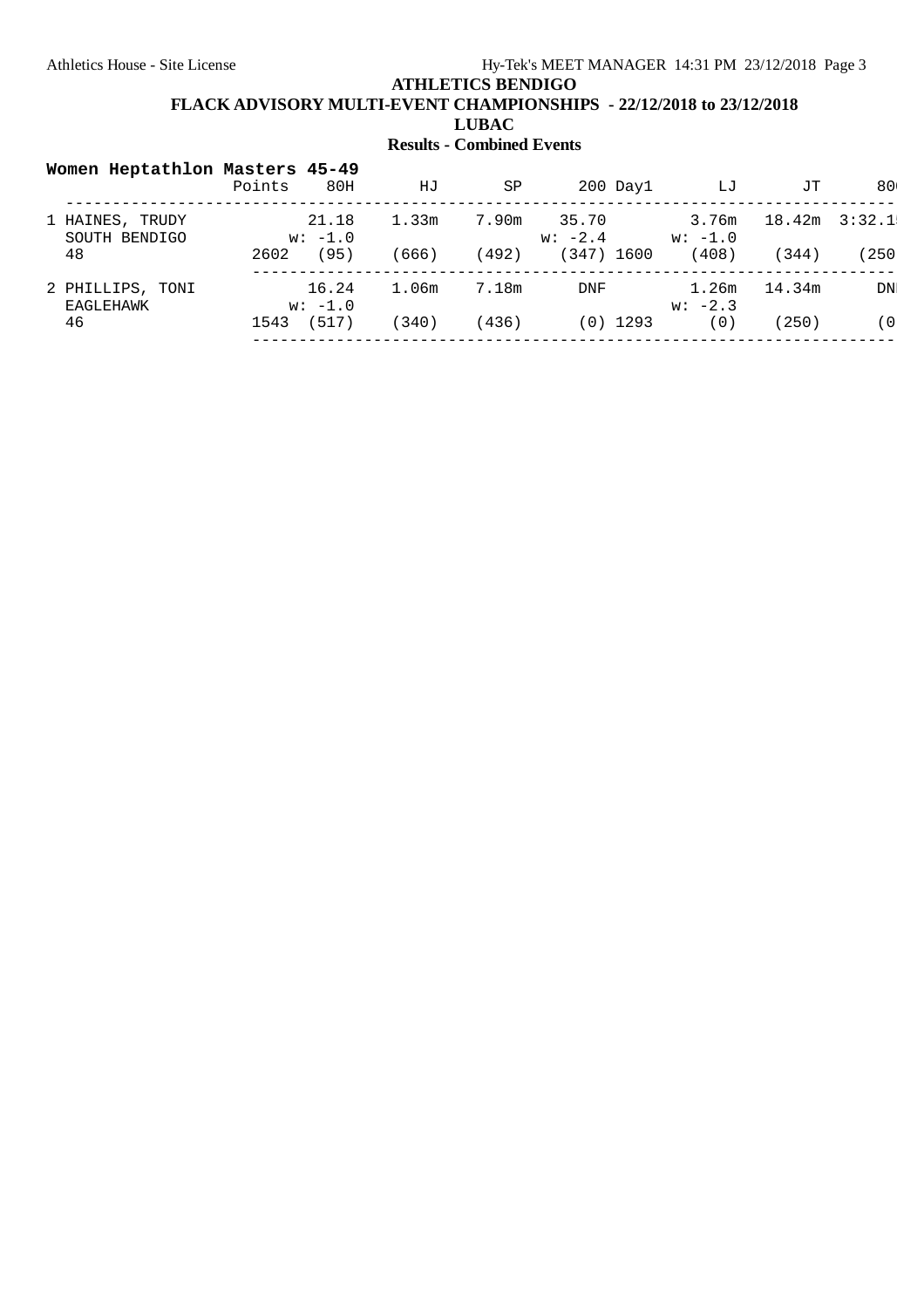| Men Decathlon Open   |        |           |        |       |       |                   |            |             |                   |       |                 |
|----------------------|--------|-----------|--------|-------|-------|-------------------|------------|-------------|-------------------|-------|-----------------|
|                      | Points | 100       | LJ     | SP    | HJ    | $400$ Day $1$     | 110H       | DT          | PV                | JТ    | 1500            |
| 1 SCHRECK, LIAM      |        | 12.27     | 6.53m  | 9.96m | 1.52m | 54.55             | 17.59      | 25.20m      | 3.70m             |       | 44.49m  4:56.40 |
| MELBOURNE UNIVERSITY |        | $w: -2.9$ | w: 1.6 |       |       |                   | w: 1.2     |             |                   |       |                 |
| 19                   | 5366   | (599)     | (704)  | (483) | (404) | $(617)$ 2807      | (564)      | (371)       | (535)             | (508) | (581)           |
| 2 SCHENKER, LOUIS    |        | 12.68     | 5.66m  | 9.74m |       | $1.70m$ $1:04.47$ | <b>DNF</b> | 29.07m      | 2.20m             |       | 43.53m 5:43.62  |
| BENDIGO HARRIERS     |        | $w: -2.9$ | w: 1.9 |       |       |                   |            |             |                   |       |                 |
| 25                   | 3778   | (523)     | (514)  | (470) | (544) | $(274)$ 2325      | (0)        | (446)       | (179)             | (493) | (335)           |
| 3 CURTIS, PETER      |        | 13.75     | 5.03m  | 7.63m |       | $1.49m$ $1:01.37$ | <b>DO</b>  | <b>FOUL</b> | 2.30 <sub>m</sub> |       | 30.37m 5:01.50  |
| SOUTH BENDIGO        |        | $w: -2.9$ | w: 4.4 |       |       |                   |            |             |                   |       |                 |
| 24                   | 2883   | (348)     | (388)  | (344) | (381) | $(368)$ 1829      | (0)        | (0)         | (199)             | (304) | (551)           |
|                      |        |           |        |       |       |                   |            |             |                   |       |                 |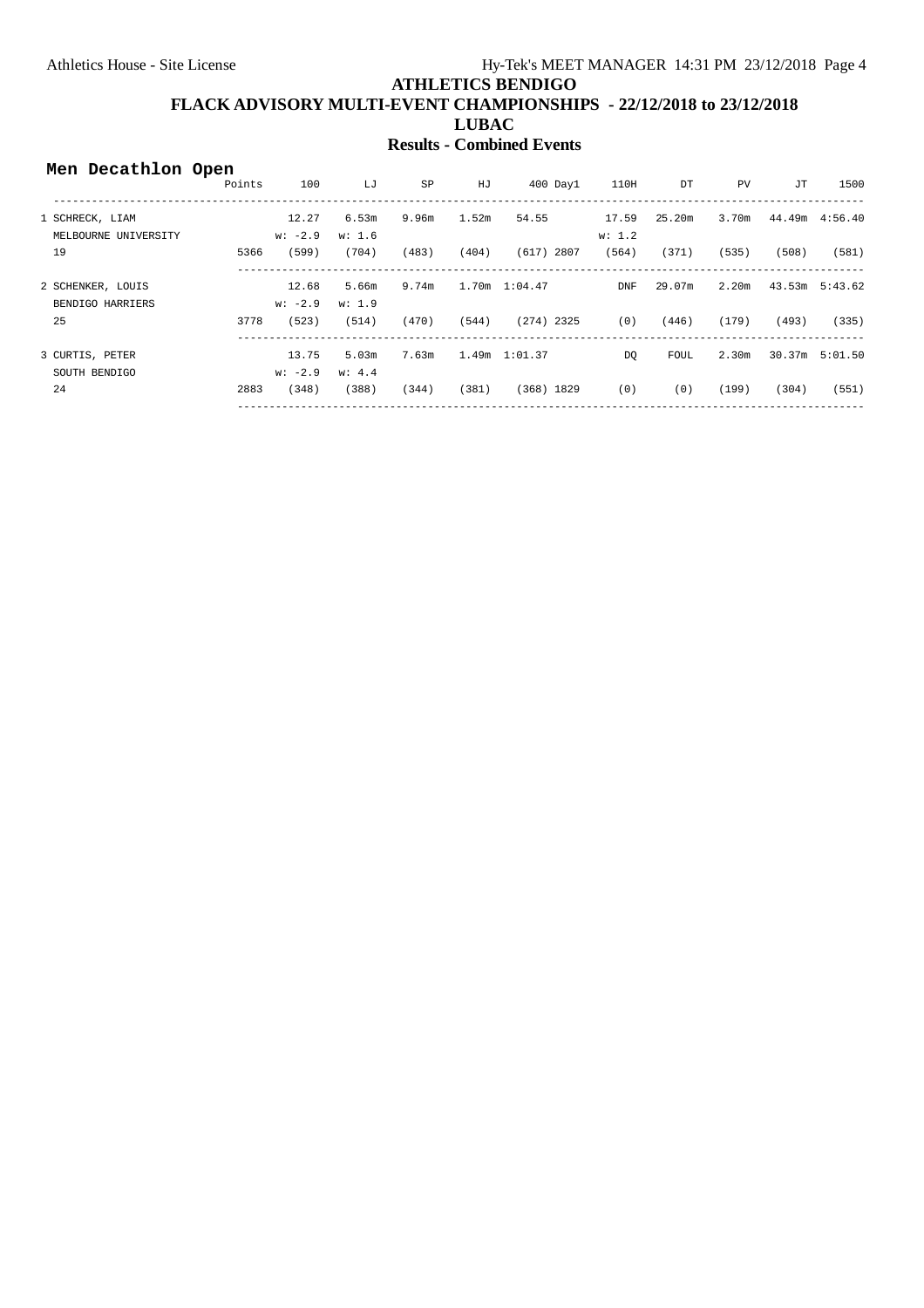| Men Decathlon Under 18 | Points | 100       | LJ     | SP     | HJ    | $400$ Day $1$ | 110H       | DT          | PV.        | JT    | 1500           |
|------------------------|--------|-----------|--------|--------|-------|---------------|------------|-------------|------------|-------|----------------|
| 1 WOODS, JAMES         |        | 12.78     | 5.72m  | 10.39m |       | 1.70m 1:01.29 | DNF        | 29.88m      | 4.10m      |       | 40.57m 5:49.25 |
| SOUTH BENDIGO          |        | $w: -2.9$ | w: 2.8 |        |       |               |            |             |            |       |                |
| 15                     | 4323   | (506)     | (527)  | (509)  | (544) | (370) 2456    | (0)        | (462)       | (645)      | (450) | (310)          |
| DNF NELSON, DARCY      |        | 12.71     | 5.00m  | 8.48m  | 1.70m | 58.39         | <b>DNS</b> |             |            |       |                |
| SOUTH BENDIGO          |        | $w: -2.9$ | w: 2.0 |        |       |               |            |             |            |       |                |
| 17                     |        | (518)     | (382)  | (395)  | (544) | (470)         | (0)        | (0)         | (0)        | (0)   | (0)            |
| DNF REYNEKE, SEBASTIAN |        | 11.79     | 6.55m  | 15.11m | 1.94m | 52.58         | 15.53      | <b>FOUL</b> | <b>DNS</b> |       |                |
| ST. KEVINS             |        | $w: -2.9$ | w: 1.6 |        |       |               | w: 1.0     |             |            |       |                |
| 17                     |        | (693)     | (709)  | (796)  | (749) | (700)         | (787)      | (0)         | (0)        | (0)   | (0)            |
|                        |        |           |        |        |       |               |            |             |            |       |                |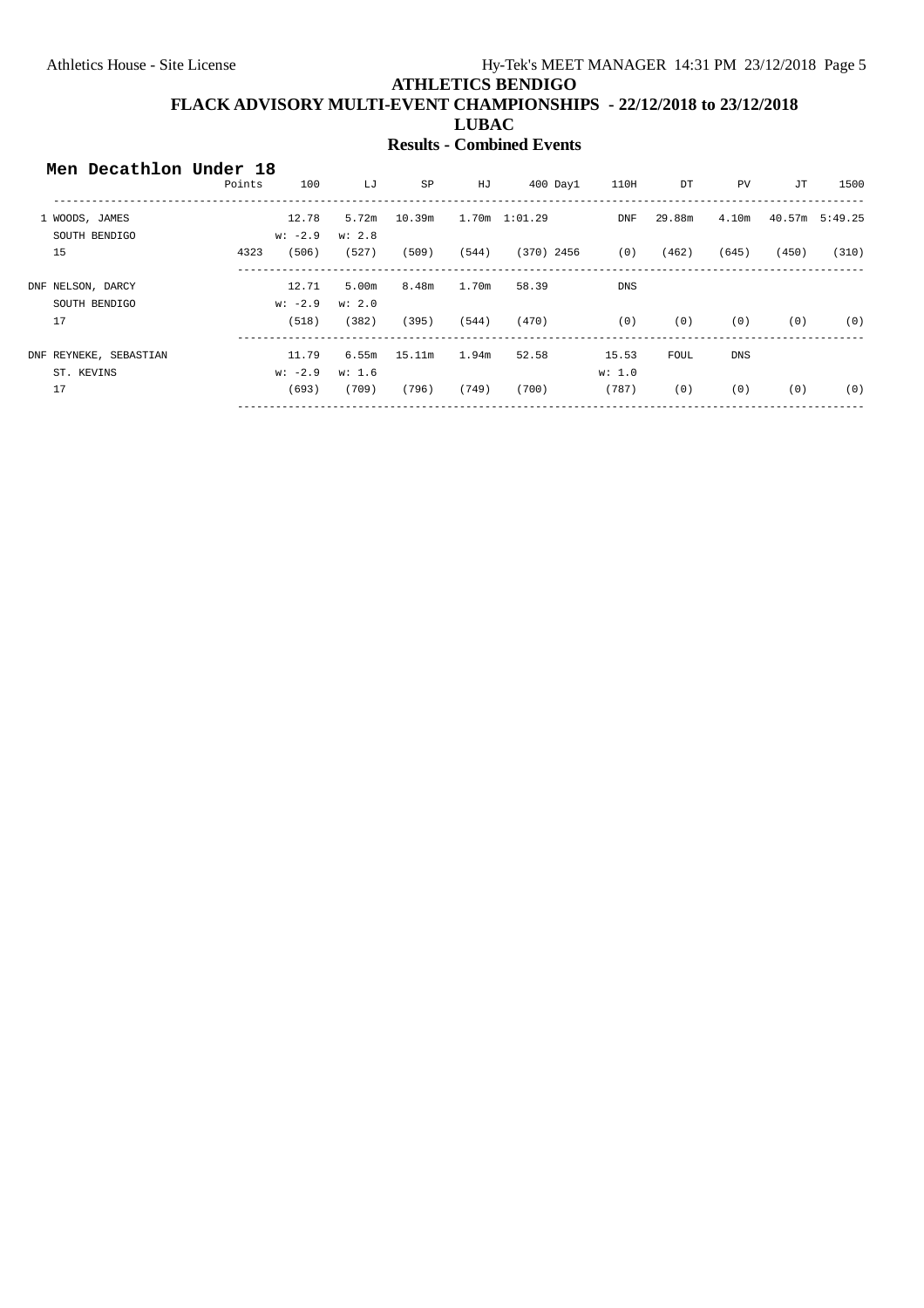#### **Men Pentathlon Under 14** Points 90H HJ 200 SP 800 --------------------------------------------------------------------------- 1 ANDREA, SEBASTYN 16.74 1.42m 31.63 9.77m 2:39.87 SOUTH BENDIGO W: -2.9 w: -2.6 13 1879 (518) (331) (166) (472) (392) -------------------------------------------------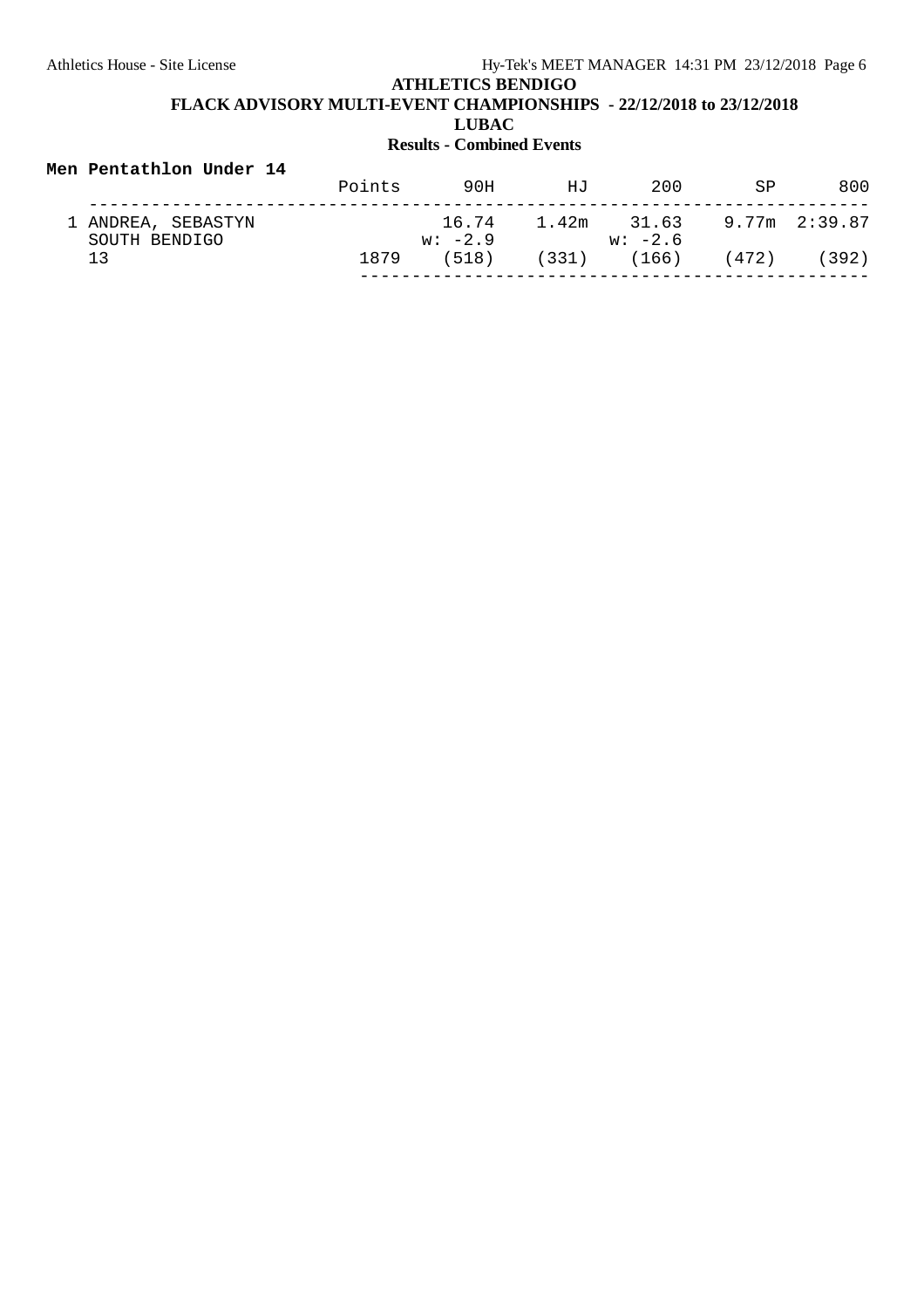**FLACK ADVISORY MULTI-EVENT CHAMPIONSHIPS - 22/12/2018 to 23/12/2018**

**LUBAC**

|                                   | Men Pentathlon AWD Masters 40+ | Points | $T_{\rm H}T$    | TT. | 200                                     | דת | 1500 |
|-----------------------------------|--------------------------------|--------|-----------------|-----|-----------------------------------------|----|------|
| 1 %SULLIVAN, TIMOTHY<br>EAGLEHAWK |                                |        | 2.27m<br>w: 3.4 |     | 8.46m 29.79 13.88m 6:45.11<br>$w: -3.6$ |    |      |
| 43                                |                                | 550    | (2)             |     | $(15)$ $(263)$ $(160)$ $(110)$          |    |      |
|                                   |                                |        |                 |     |                                         |    |      |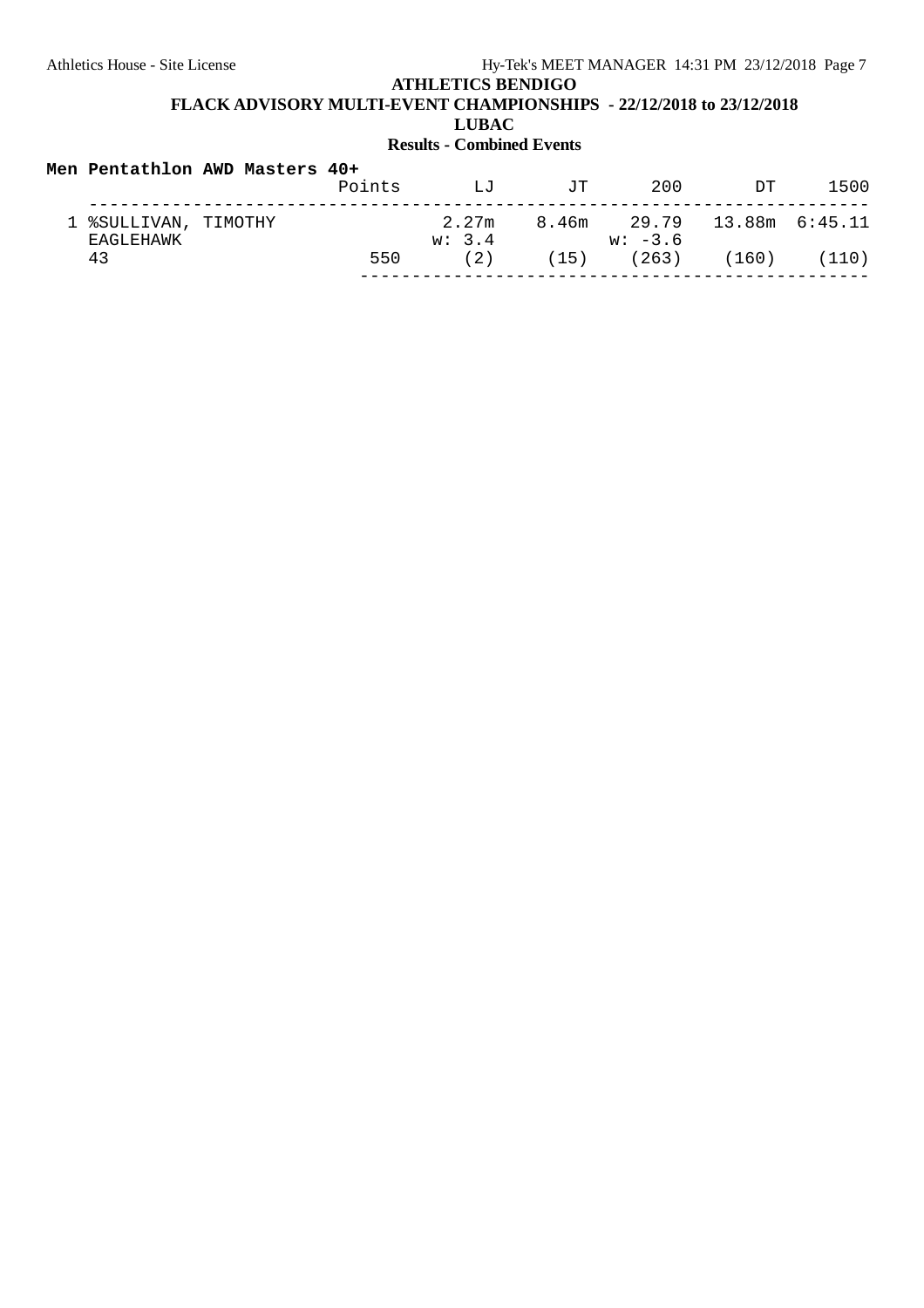**FLACK ADVISORY MULTI-EVENT CHAMPIONSHIPS - 22/12/2018 to 23/12/2018**

**LUBAC**

#### **Results - Combined Events**

#### **Men Pentathlon Masters 50+**

|                                         |                    |  | Points LJ JT 200 DT 1500                                                |  |
|-----------------------------------------|--------------------|--|-------------------------------------------------------------------------|--|
| 1 CHISHOLM, DAVID<br>EAGLEHAWK<br>50    | $w: 0.9$ $w: -3.6$ |  | 4.85m 31.85m 26.35 28.12m 5:48.65<br>1916 (354) (325) (497) (428) (312) |  |
| 2 DOUGLAS, ROSS<br>BENDIGO UNIVERSITY   | $w: 0.9$ $w: -3.6$ |  | $3.97m$ 23.13m 30.25 20.21m 5:59.04                                     |  |
| 52                                      |                    |  | 1186 (201) (204) (237) (276) (268)                                      |  |
| 3 LANGDON, ANTONY<br>EAGLEHAWK          | $w: 3.8$ $w: -3.6$ |  | 3.95m 16.61m 28.37 18.90m 6:07.81                                       |  |
| 50                                      |                    |  | 1151 (198) (116) (352) (252) (233)                                      |  |
| 4 HEISLERS, DAVID<br>BENDIGO UNIVERSITY | $w: 2.1$ $w: -3.6$ |  | $3.87m$ 14.07m 30.83 14.72m 5:16.07                                     |  |
| 53                                      |                    |  | 1120 (185) (83) (206) (175) (471)                                       |  |
| 5 RUSSELL, JAMES<br>BENDIGO UNIVERSITY  | $w: 2.6$ $w: -3.6$ |  | $3.29m$ $21.45m$ $35.27$ $19.76m$ $6:01.63$                             |  |
| 57                                      |                    |  | 843 (102) (181) (35) (268) (257)                                        |  |
| 6 GREEN, CRAIG<br>BENDIGO UNIVERSITY    | $w: 4.9$ $w: -3.6$ |  | $3.08m$ $13.34m$ $34.43$ $20.04m$ 5:55.00                               |  |
| 51                                      |                    |  | 765 (75) (74) (58) (273) (285)                                          |  |
|                                         |                    |  |                                                                         |  |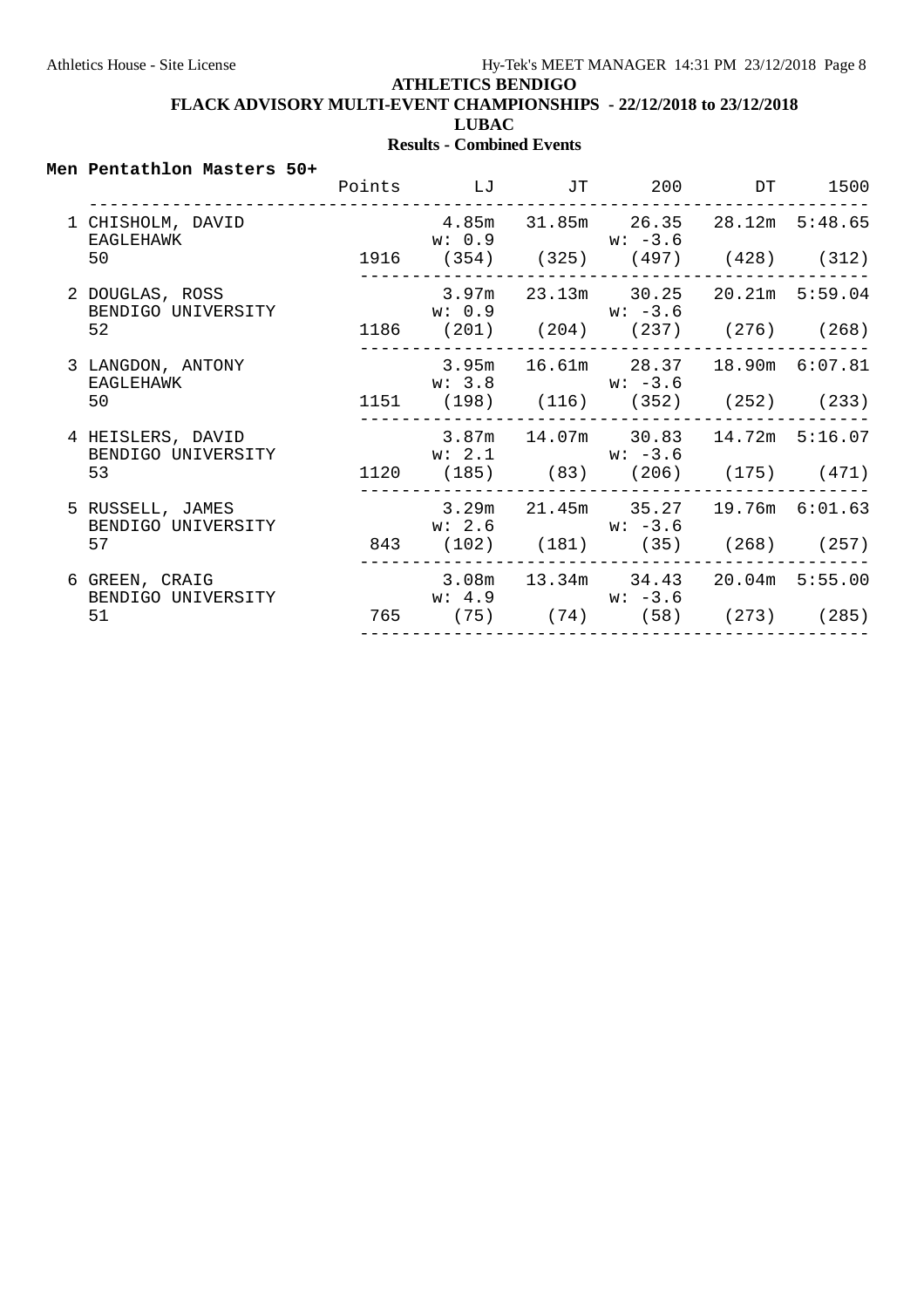# **ATHLETICS BENDIGO FLACK ADVISORY MULTI-EVENT CHAMPIONSHIPS - 22/12/2018 to 23/12/2018**

**LUBAC**

## **Results - Combined Events**

#### **Men Pentathlon Masters 60+**

|                              | Points | T.J             | JΤ    | 200                       | דת     | 1500 |
|------------------------------|--------|-----------------|-------|---------------------------|--------|------|
| 1 SAVAGE, PETER<br>EAGLEHAWK |        | 2.46m<br>w: 1.8 |       | 19.39m 35.10<br>$w: -3.6$ | 16.64m | DNF  |
| 64                           | 416    | (13)            | (153) | (40)                      | (210)  | (0)  |
|                              |        |                 |       |                           |        |      |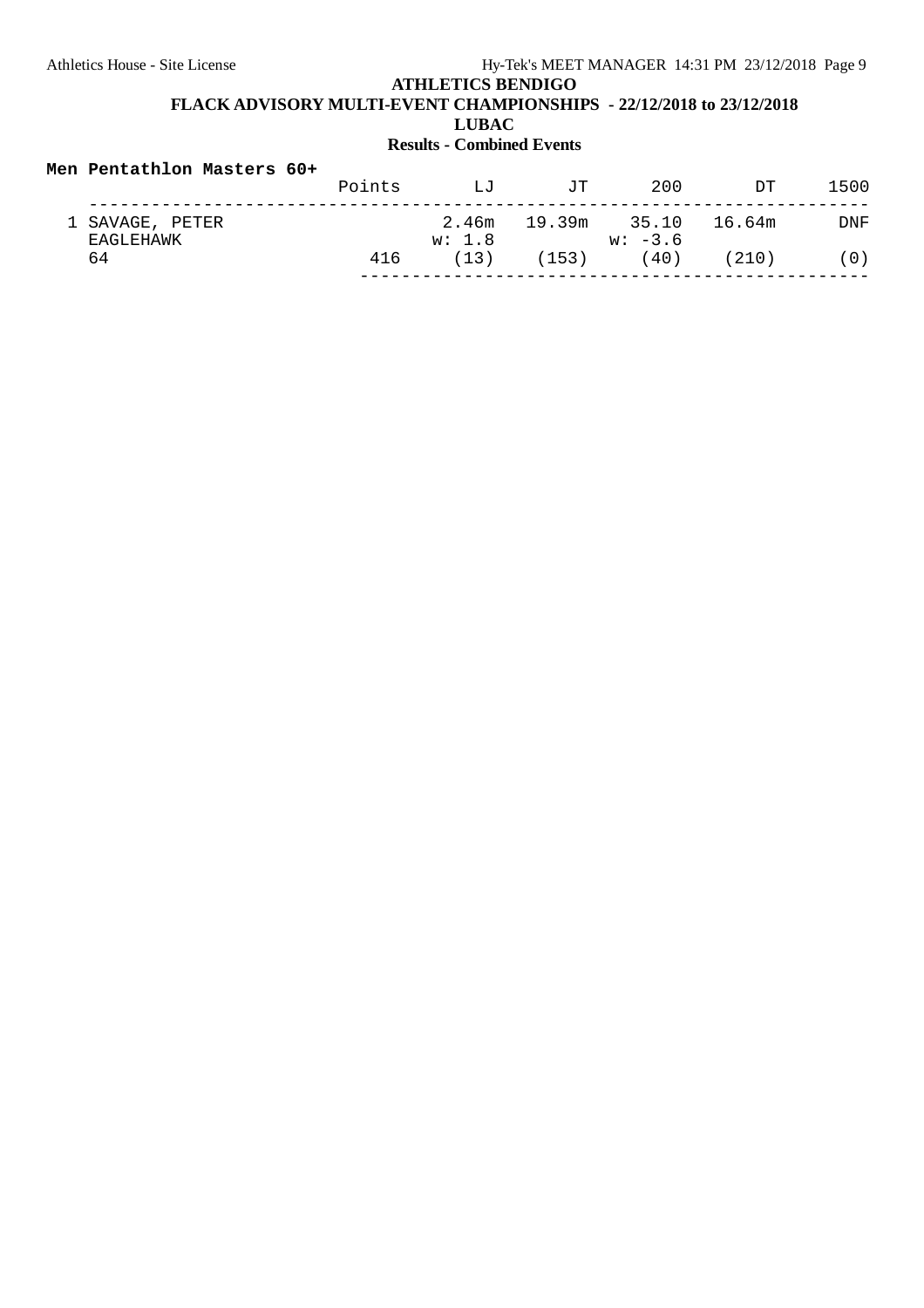| Men Decathlon Masters 45-49 | Points | 100                | LJ    | SP    | HJ    | $400$ Day $1$ | 110H   | DT     | PV    | JT             | 1500  |
|-----------------------------|--------|--------------------|-------|-------|-------|---------------|--------|--------|-------|----------------|-------|
| 1 JORDAN, GEOFF             |        | 14.33              | 4.22m | 7.17m |       | 1.31m 1:07.15 | 21.17  | 20.65m | 2.10m | 23.71m 6:03.11 |       |
| BENDIGO HARRIERS            |        | $w: -2.9$ $w: 3.7$ |       |       |       |               | w: 1.4 |        |       |                |       |
| 49                          | 3557   | (417)              | (358) | (403) | (345) | $(386)$ 1909  | (400)  | (365)  | (222) | (268)          | (393) |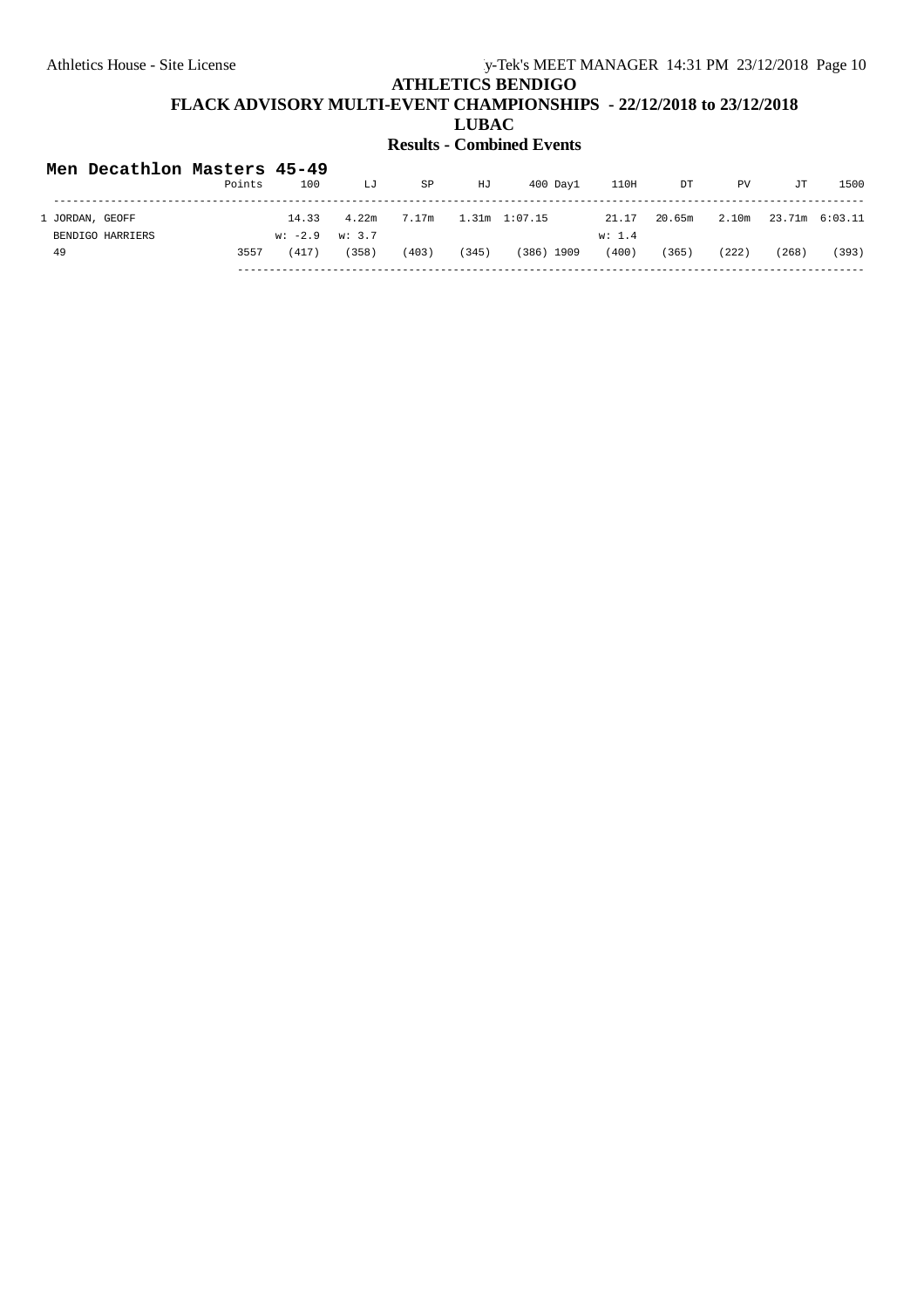| Men Pentathlon INV Open       |        |              |     |                                                          |     |     |
|-------------------------------|--------|--------------|-----|----------------------------------------------------------|-----|-----|
|                               | Points | $T_{\rm H}T$ | TT. | 200                                                      | ידת | 800 |
| 1 BENTLEY, JAMES<br>EAGLEHAWK |        | w: 3.8       |     | $5.34m$ $27.92m$ $24.96$ $30.75m$ $2:11.87$<br>$w: -3.4$ |     |     |
| 14                            | 2511   | (449)        |     | $(270)$ (609) (479) (704)                                |     |     |
|                               |        |              |     |                                                          |     |     |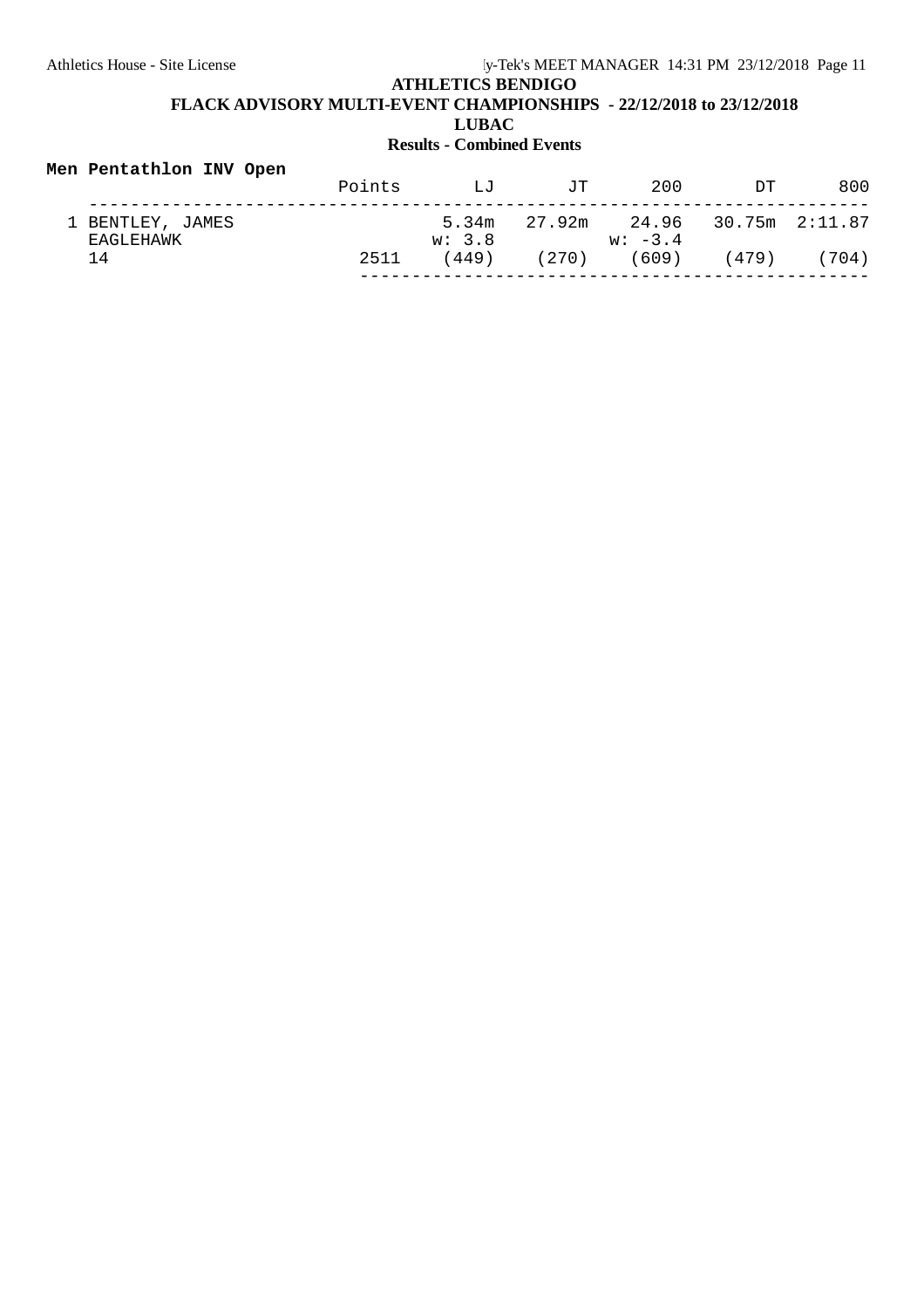# **ATHLETICS BENDIGO FLACK ADVISORY MULTI-EVENT CHAMPIONSHIPS - 22/12/2018 to 23/12/2018 LUBAC**

# **Results - Combined Events**

#### **Women Pentathlon INV Open**

|                                    | Points | LJ              | TT.    | 200                | ית    | 800                |
|------------------------------------|--------|-----------------|--------|--------------------|-------|--------------------|
| TREW, KEELY<br>SOUTH BENDIGO       |        | 4.57m<br>w: 2.5 | 32.34m | 31.01<br>$w: -3.4$ |       | $20.22m$ $2:46.71$ |
| 26                                 | 2161   | (446)           | (521)  | (414)              | (282) | (498)              |
| 2 ROBINSON, ANASTAZIA<br>EAGLEHAWK |        | 4.67m<br>w: 3.2 | 18.36m | 29.65<br>$w: -3.4$ |       | 24.72m 2:42.14     |
| 16                                 | 2150   | (472)           | (258)  | (507)              | (364) | (549)              |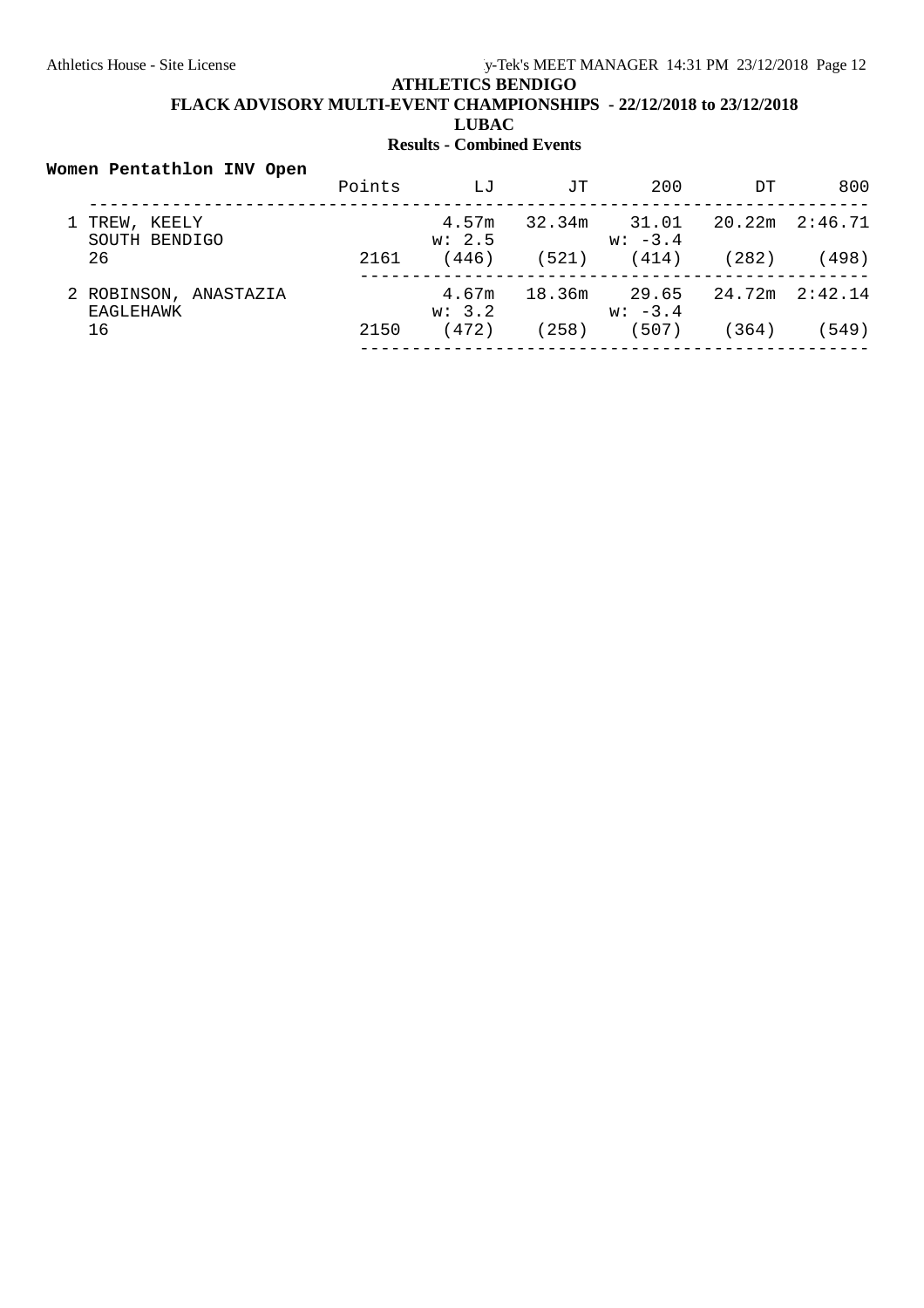| Men Decathlon Masters 70-74 |        |                        |       |       |       |               |        |        |       |       |                |
|-----------------------------|--------|------------------------|-------|-------|-------|---------------|--------|--------|-------|-------|----------------|
|                             | Points | 100                    | LJ    | SP    | HJ    | $400$ Davl    | 80H    | DT     | PV    | JT    | 1500           |
| 1 SHAW, GEOFF               |        | 15.74                  | 4.47m | 8.20m |       | 1.37m 1:12.98 | 16.42  | 25.13m | 2.90m |       | 22.90m 6:31.70 |
| BENDIGO HARRIERS            |        | $w: -2.9 \quad w: 3.0$ |       |       |       |               | w: 1.4 |        |       |       |                |
| 70                          | 6662   | (603)                  | (900) | (516) | (831) | $(621)$ 3471  | (685)  | (506)  | (883) | (420) | (697)          |
|                             |        |                        |       |       |       |               |        |        |       |       |                |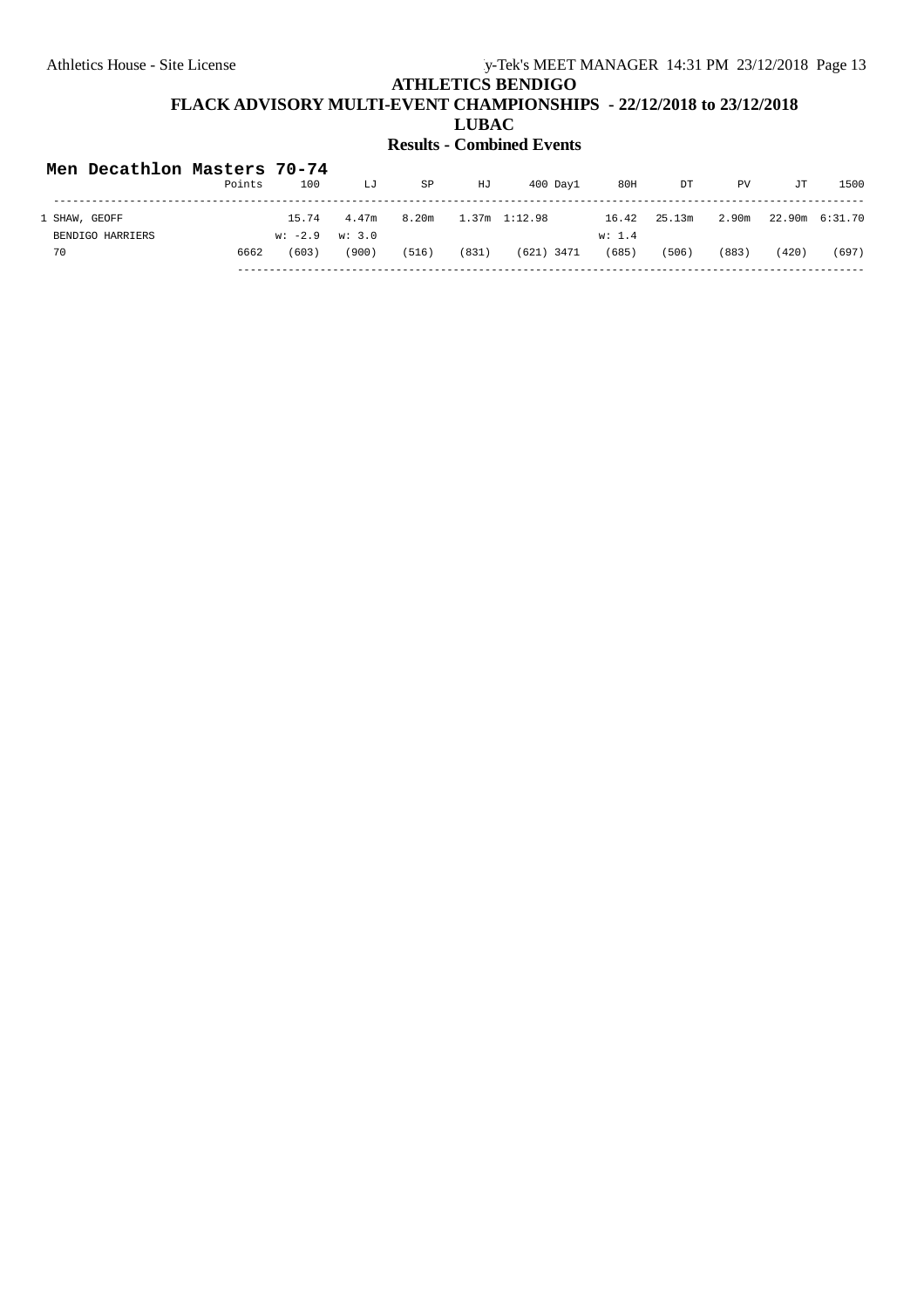**FLACK ADVISORY MULTI-EVENT CHAMPIONSHIPS - 22/12/2018 to 23/12/2018**

**LUBAC**

## **Results - Combined Events**

#### **Women Pentathlon Masters 40+**

|  |                                      | Points | ட்ட             | TT.   | 200                           | DТ             | 800            |
|--|--------------------------------------|--------|-----------------|-------|-------------------------------|----------------|----------------|
|  | SMITH, ANDREA<br>BENDIGO UNIVERSITY  |        | w: 4.1          |       | 3.86m 16.90m 31.76<br>w: -2.0 | 17.32m 2:47.27 |                |
|  | 43                                   | 1596   | (276)           | (232) | (366)                         | (230)          | (492)          |
|  | 2 VAUGHAN, KAREN<br>BENDIGO HARRIERS |        | 3.74m<br>w: 3.6 |       | 10.96m 31.58<br>$w: -2.0$     |                | 16.33m 2:49.49 |
|  | 40                                   | 1431   | (250)           | (123) | (377)                         | (212)          | (469)          |
|  | 3 NORTON, JAYNE<br>SOUTH BENDIGO     |        | 3.71m<br>w: 1.6 |       | 25.20m 37.28<br>$w: -2.0$     | 27.54m         | 3:43.13        |
|  | 43                                   | 1215   | (244)           | (386) | (99)                          | (416)          | (70)           |
|  |                                      |        |                 |       |                               |                |                |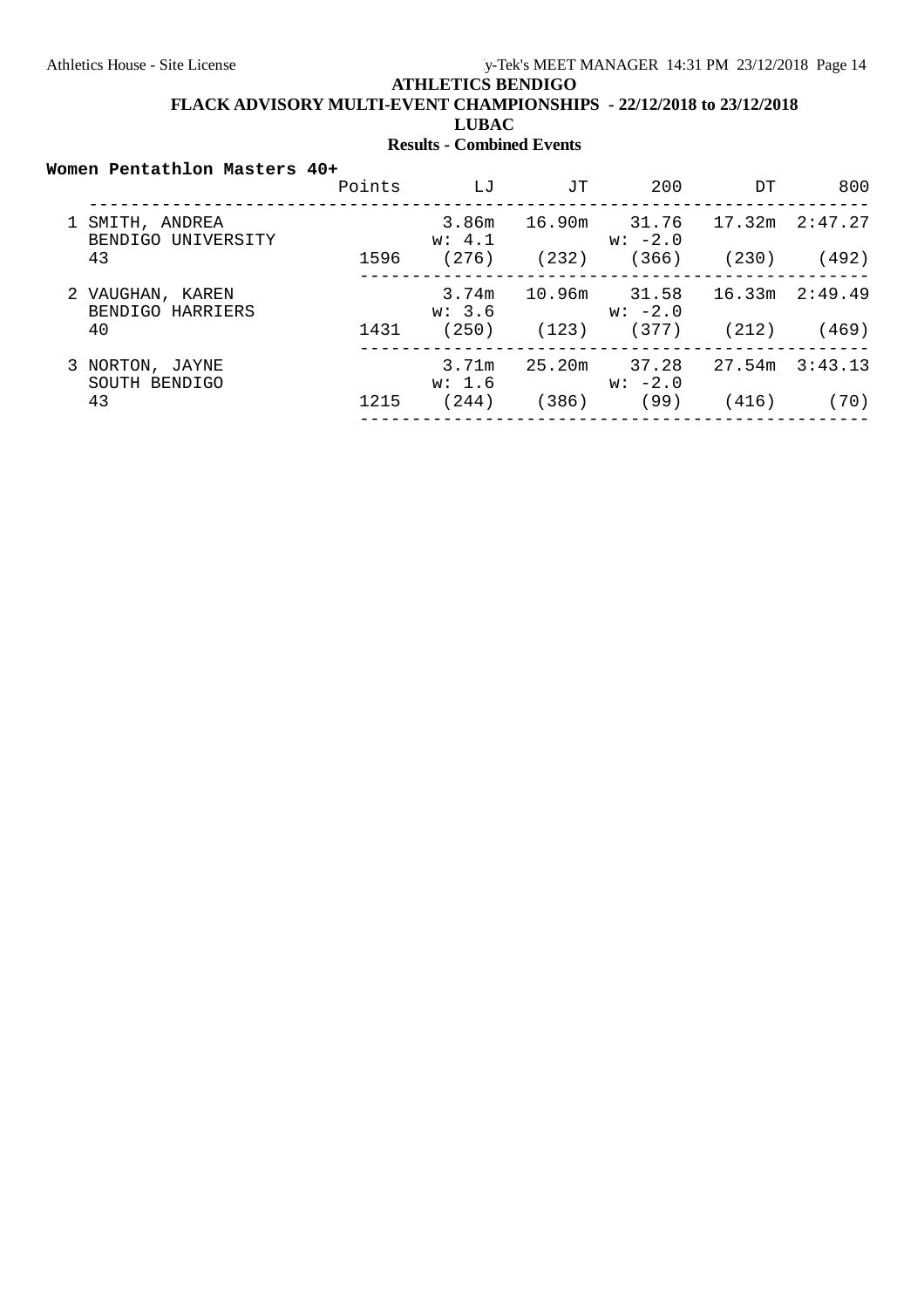**FLACK ADVISORY MULTI-EVENT CHAMPIONSHIPS - 22/12/2018 to 23/12/2018**

**LUBAC**

| Women Pentathlon Masters 50+ |                                  |        |              |     |                                        |       |            |  |
|------------------------------|----------------------------------|--------|--------------|-----|----------------------------------------|-------|------------|--|
|                              |                                  | Points | $T_{\rm H}T$ | TT. | 200                                    | ירת   | 800        |  |
|                              | DNF COAD, CAROL<br>SOUTH BENDIGO |        | w: 3.5       |     | 3.25m 18.04m 33.84 18.45m<br>$w: -2.0$ |       | <b>DNS</b> |  |
|                              | 57                               |        | (151)        |     | $(253)$ $(248)$                        | (250) | (0)        |  |
|                              |                                  |        |              |     |                                        |       |            |  |